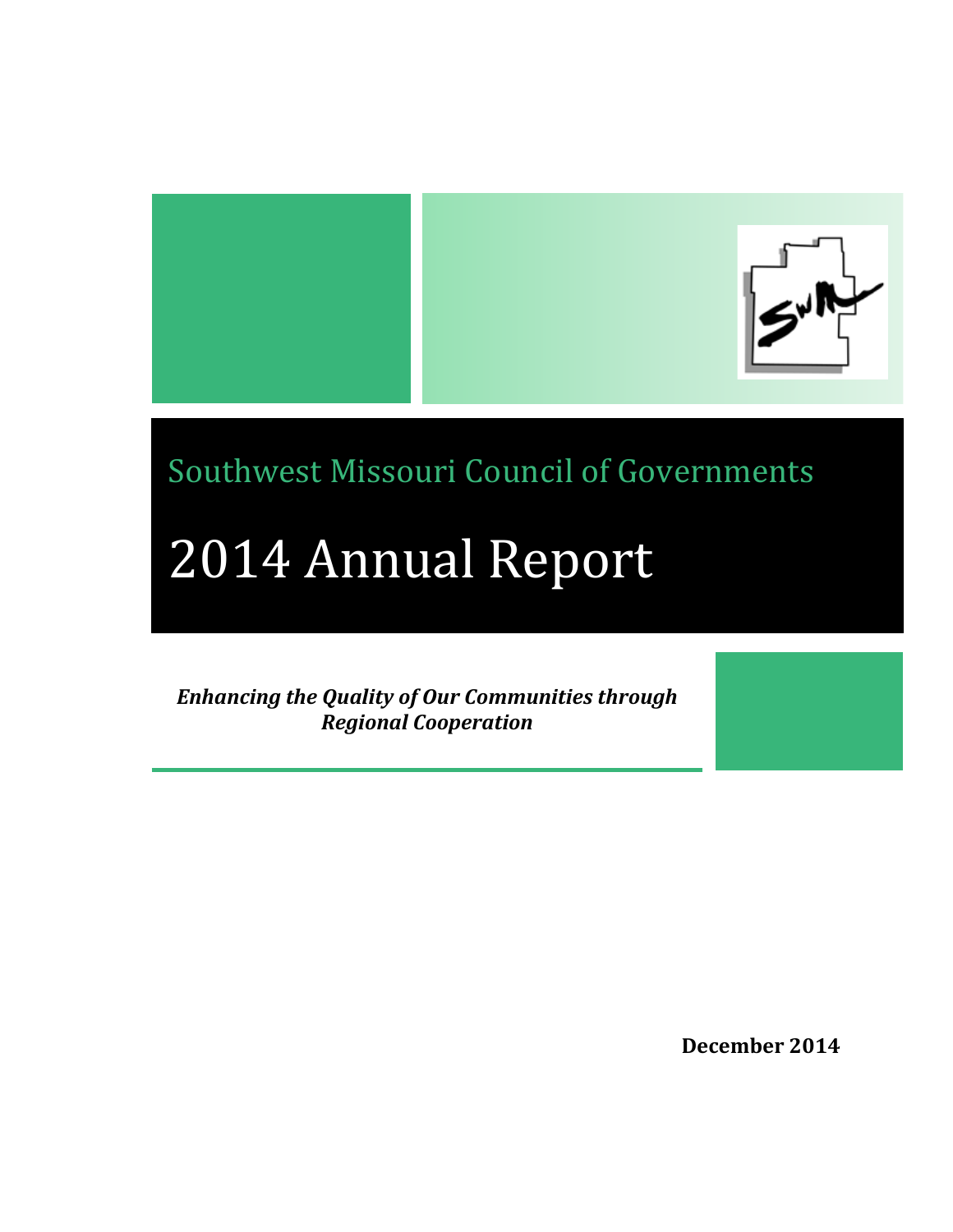## **Message from the Director**

This annual report provides an overview of the services and programs delivered by the Southwest Missouri Council of Governments to its member communities and the southwest Missouri region over the 2013-2014 fiscal year. It has been my privilege to serve as SMCOG's Executive Director since its organization in 1989 and to have worked with so many truly committed staff and community leaders and officials to address the challenges faced by our communities and ever-changing region.

Our local communities continue to be challenged to meet their public service needs and to maintain and enhance the quality of life their citizens' desire. SMCOG staff remains committed to advancing the organization's mission to enhance the quality of our communities through regional cooperation. How can SMCOG best assist our communities and region as we move forward in this new environment?

Defining or redefining SMCOG's niche or role and focusing on the effective delivery of those services that will best assist our region and local communities in addressing their community and economic development and resource management needs is more essential than ever. For this reason, SMCOG completed a strategic planning process during the year and the Board of Directors adopted the Southwest Missouri Council of Governments 2014- 2016 Strategic Action Plan in August 2014.

Staff looks forward to working with the Executive Committee and Board of Directors over the coming year on implementing the Strategic Action Plan. While there will always be challenges for the organization and our region, staff remain committed to making our region's future better and we thank you for your commitment of time and support for this effort.

Deane May

Diane May, AICP Executive Director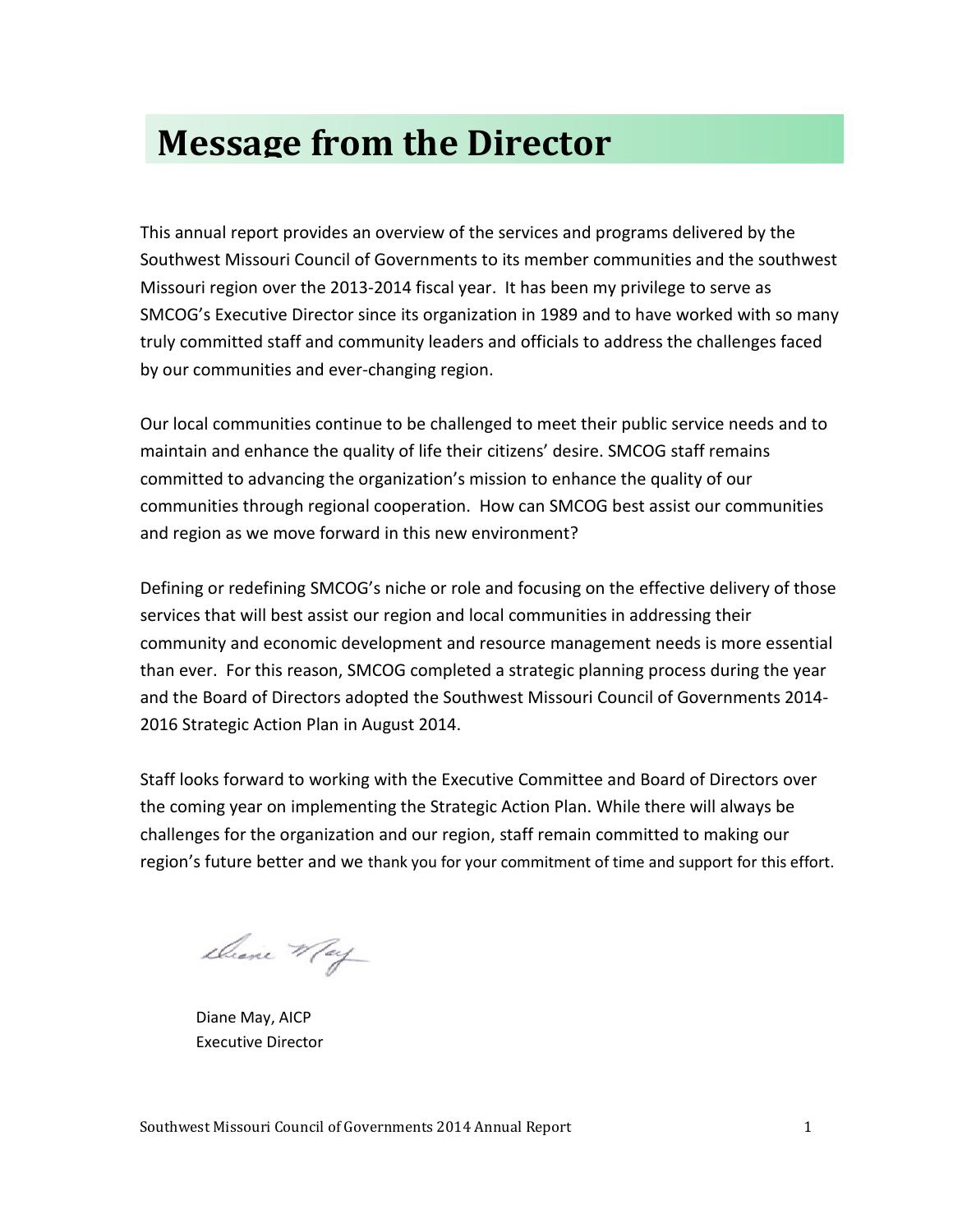## **At a Glance**

## **Overview**

The Southwest Missouri Council of Governments (SMCOG) is a voluntary organization of local governments serving the counties of Barry, Christian, Dade, Dallas, Greene, Lawrence, Polk, Stone, Taney and Webster in southwest Missouri. Organized in 1989 pursuant to Chapter 251 of the Revised Statutes of Missouri, SMCOG is one of the State's active regional planning commissions.

Regional planning commissions are extensions of local government, bringing together communities and resources to address issues of mutual concern as well as local needs. Missouri's regional planning commissions are each tailored to meet the needs of the local governments and communities they serve. Missouri's regional planning commissions also work together through a state association, the Missouri Association of Councils of Government, to share experiences and find ways to better serve our local constituencies.

## **SMCOG'S MISSION**

## **ENHANCING THE QUALITY OF OUR COMMUNITIES THROUGH REGIONAL COOPERATION**

**We Achieve This By:**

**Providing staff expertise in planning and community development Creating networking opportunities to address issues of common concern Assisting governments in accessing resources Advocating for Southwest Missouri**

## **A Public Partnership**

SMCOG is governed by a Board of Directors with representatives from each member local government and citizens representing private sector business and other public service organizations. The Board directs SMCOG's mission and establishes policy guidance for the organization's operations and services. The Board's Executive Committee is responsible for conducting business on behalf of the Board of Directors as may be necessary.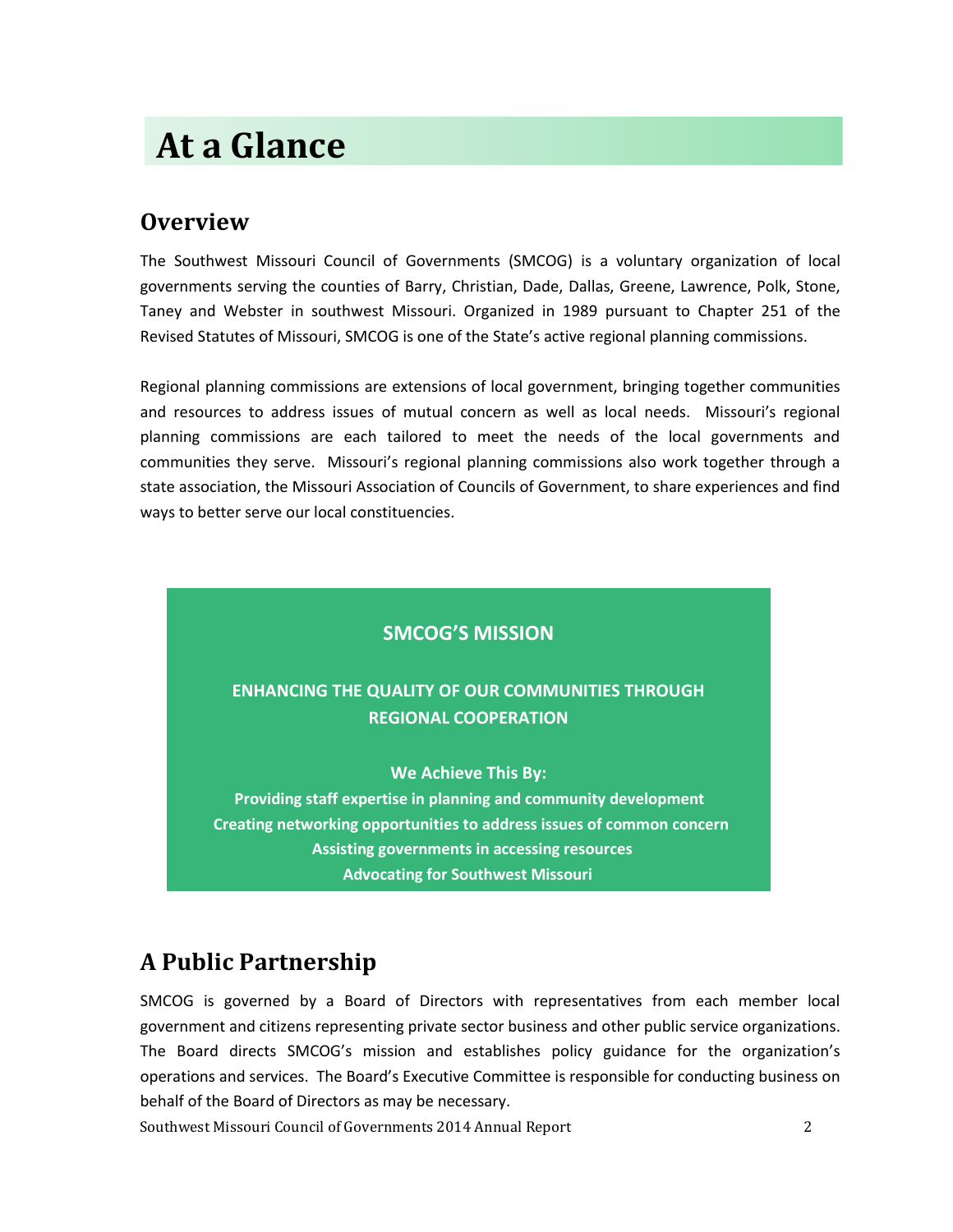Since its organization in 1989, SMCOG has been administered through a unique public/public sector partnership with Missouri State University's Center for Resource Planning and Management. The University provides for staffing, administrative services and program delivery on behalf of SMCOG.

Funding for SMCOG's operation and program delivery comes from a variety of sources. City and county members contribute annual dues and some planning funds are provided by state and federal government grants. SMCOG also receives funding from local, state and federal governments for contract services provided to individual communities and the region.

## **Services**

SMCOG serves as a forum for local elected officials and community stakeholders to discuss issues of common concern. The Council provides for coordination of programs addressing issues and needs that cross political boundaries and that are of regional significance, such as economic development, transportation, and emergency management. SMCOG provides staff support that enables its members to access technical assistance, grant writing and administration, research, planning services, and linkages to funding and other resources for local project needs. Services available through SMCOG include:

### **Technical Assistance Services**

- Grant writing and administration
- Comprehensive plan development and updates
- Specialty planning studies
- Subdivision ordinances
- Zoning regulations
- Community surveys
- Geographic Information Systems and custom mapping
- Transportation Planning
- Parking studies, Traffic counts
- Hazard mitigation planning
- Economic development planning
- Environmental assessments
- Cost-benefit analysis
- Homeland security regionalization services

### **Information Services**

- State Census Data Center affiliateprovide census data and specialty reports
- Workshops and training sessions on topics of local/regional interest and state and federal programs
- Disseminate information on federal and state programs and funding opportunities
- Planning & Zoning Commission training sessions
- Data gathering and research
- Planning library
- Research on prospective funding for local projects
- Other services available on request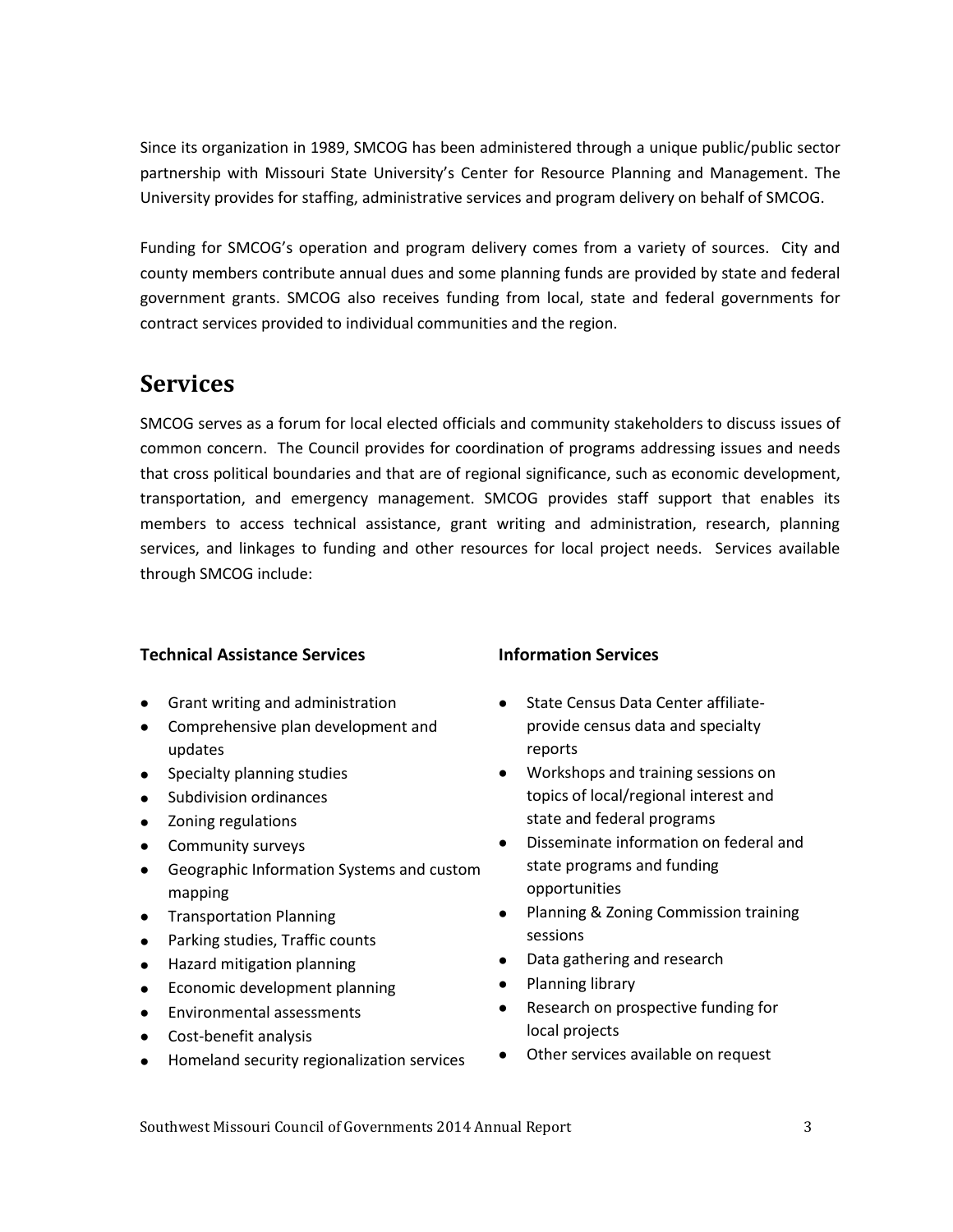## **Transportation Planning**

SMCOG's transportation planning program is conducted through a cooperative agreement with the Missouri Department of Transportation (MoDOT). Each year SMCOG provides transportation planning coordination for the areas within its ten-county area outside of the Springfield metropolitan area which is served by the Ozarks Transportation Organization. The transportation planning program conducted by SMCOG includes the development and maintenance of the jurisdiction's regional transportation plan, identification and prioritization of transportation system needs, coordination with MoDOT and dissemination of information on transportation issues to the SMCOG membership, and technical and advisory assistance to local governments.

## **Transportation Input Initiative**

In November 2013, MoDOT announced that a % cent sales tax for transportation would go before Missouri voters. Missouri's regional planning commissions and metropolitan planning organizations were asked by MoDOT to meet with city and county officials as well as the general public in order to develop a comprehensive list of projects to be considered should the initiative pass. Similar to SMCOG's prioritization process, the Transportation Input Initiative process tasked local leaders to guide the production of a list comprised of projects in the multi-modal categories of: Road/Bridge, Bicycle/Pedestrian, Aviation, Transit, and Rail. Following two months of meetings with each county, the Transportation Advisory Committee met twice to prioritize the final SMCOG list. The results of those meetings by category included:

### **Road and Bridge**

- Route 60: Four-Lane Expressway from Monett to Republic
- Route 76: Complete Street and Capacity improvements from Lake Taneycomo to Branson West
- Route 65: Extend four-lane or install passing lanes from Buffalo to the county line
- Route 14: Install shoulders east and west sides of the OTO boundary in Christian County
- Route 160: Four-lane expressway from Nixa to the Stone County line
- 430<sup>th</sup> Road: Capacity improvements and intersection improvements at Route 83 and Oakland
- Route A: Capacity improvements including safety improvements on James River Bridge in Webster County
- Route 37: Four-lane expressway from Monett to the state line

**Rail**

- From Route 65 to Industrial Park in Hollister: Rail Spur and Road Connector
- From Route 86 to Airport in Hollister: Rail Connection
- Through Billings: Quiet Zone
- Billings: Rail spur and depot
- Reeds Spring: Double track in areas to reduce conflict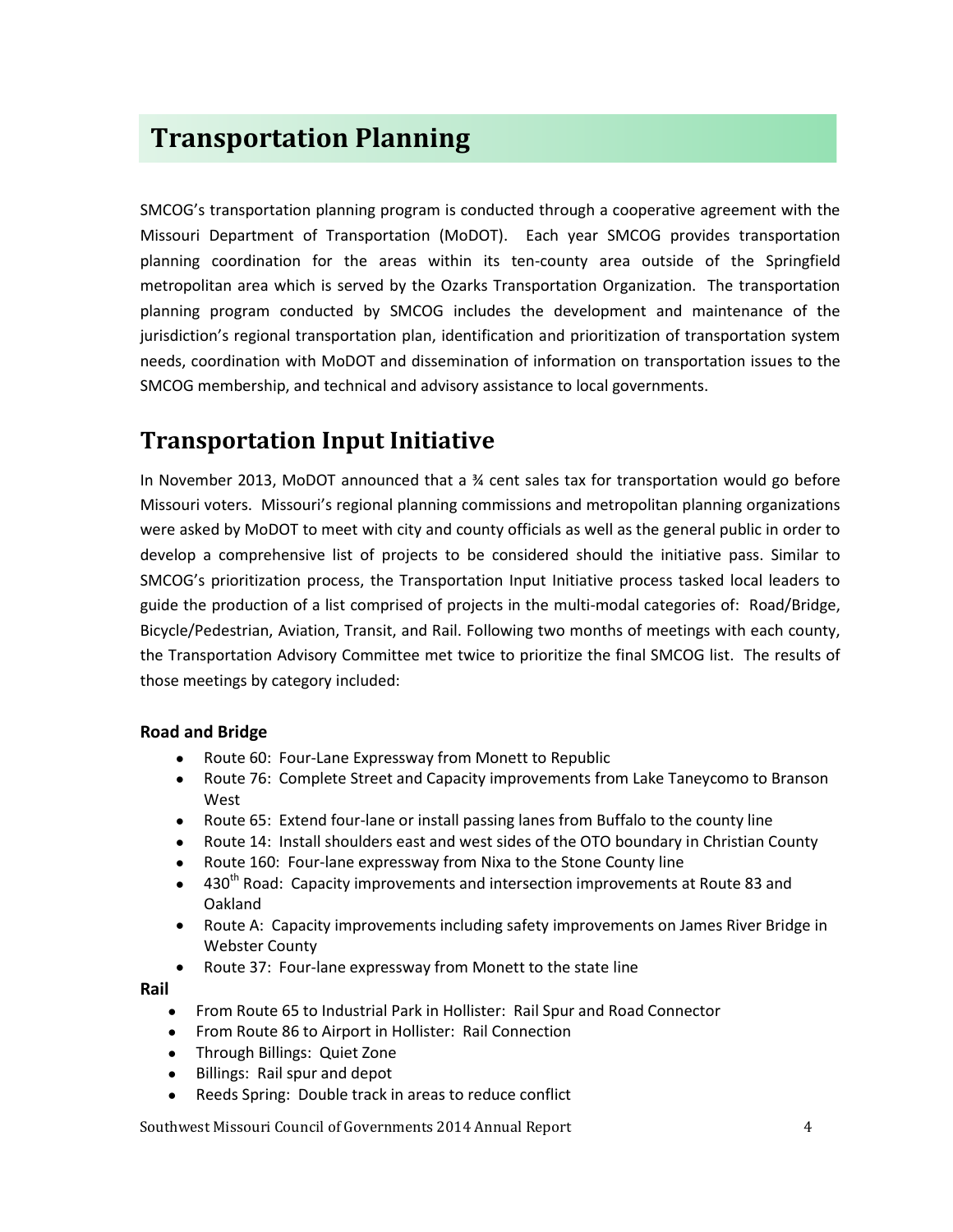- Webster: Route 60 rail intersection improvements
- Barry: Route BB rail intersection improvements

### **Aviation**

- Monett: Relocate and extend runway 18/36 at Monett Municipal Airport, Acquire land for Runway, Rehabilitate North Apron, Access road, Auto parking and Construct Taxi lane
- Bolivar: AWOS (Aviation Weather Observation Station), 6' Perimeter fence for animal control, Runway expansion
- Taney: Lights and Apron Pavement at M. Graham Clark
- Mt. Vernon: Hanger, Apron and Taxiway expansion

### **Transit**

- All Counties: Increased service for OATS. Includes all counties; the cities of Bolivar, Marshfield; and the "Way-to-Go" bus in Stone County
- All Counties: 10 County Transit Coordinator
- Rte. 76: Trolley System and Stops

### **Bicycle/Pedestrian**

- Route 76: Lake Taneycomo roundabout to Shepard of the Hills complete street improvements in Branson
- Route 13: At the intersection of Hwy 13 and the Frisco Highline trail provide a grade separated crossing in Bolivar
- Route 160: Install shoulders to accommodate bicycle travel in Dade County
- Route 112: Pedestrian Accommodations on Bridge over Dry Holler Branch in Barry County
- Route 37 (Center Street): Complete street improvements in Monett
- Route 38: Shoulders to accommodate bike riders in Webster County
- Route H: Sidewalk improvements through Pleasant Hope
- Route 125: Sidewalks from Route 65 to Swan Street in Fair Grove
- Route 125: Safe pedestrian crossing at Chadwick School in Christian County

MoDOT's Southwest District also held a meeting in May 2014 to prioritize the transportation initiative multi-modal needs at the District level. Prioritized needs from this meeting included:

#### **Road and Bridge:**

- Route 60: Four-Lane Expressway from Monett to Republic
- Route 76: Complete Street and Capacity improvements from Lake Taneycomo to Branson West
- Route 49: Bella Vista Bypass
- Route 171/249: Upgrade intersection to interstate standards
- Route 52: Pavement improvements, add shoulders and improve striping
- Route 44: Corridor Study

#### **Aviation:**

- Barry: Monett Municipal Airport: Extend and relocate runway 18/36
- Jasper: Joplin Regional Airport: Add 10 T-hangers
- Newton: Hugh Robinson Airport: Rehabilitate and extend apron & runway; construct and extend taxiway

#### **Rail:**

- $\bullet$  Jasper/Newton: Grade separated rail crossing at 32<sup>nd</sup> street and KSC railroad in Joplin
- Bates: Railroad bridge improvements on Rte. 52 at MNA railroad in Butler
- Newton: Grade separated railroad crossing in Seneca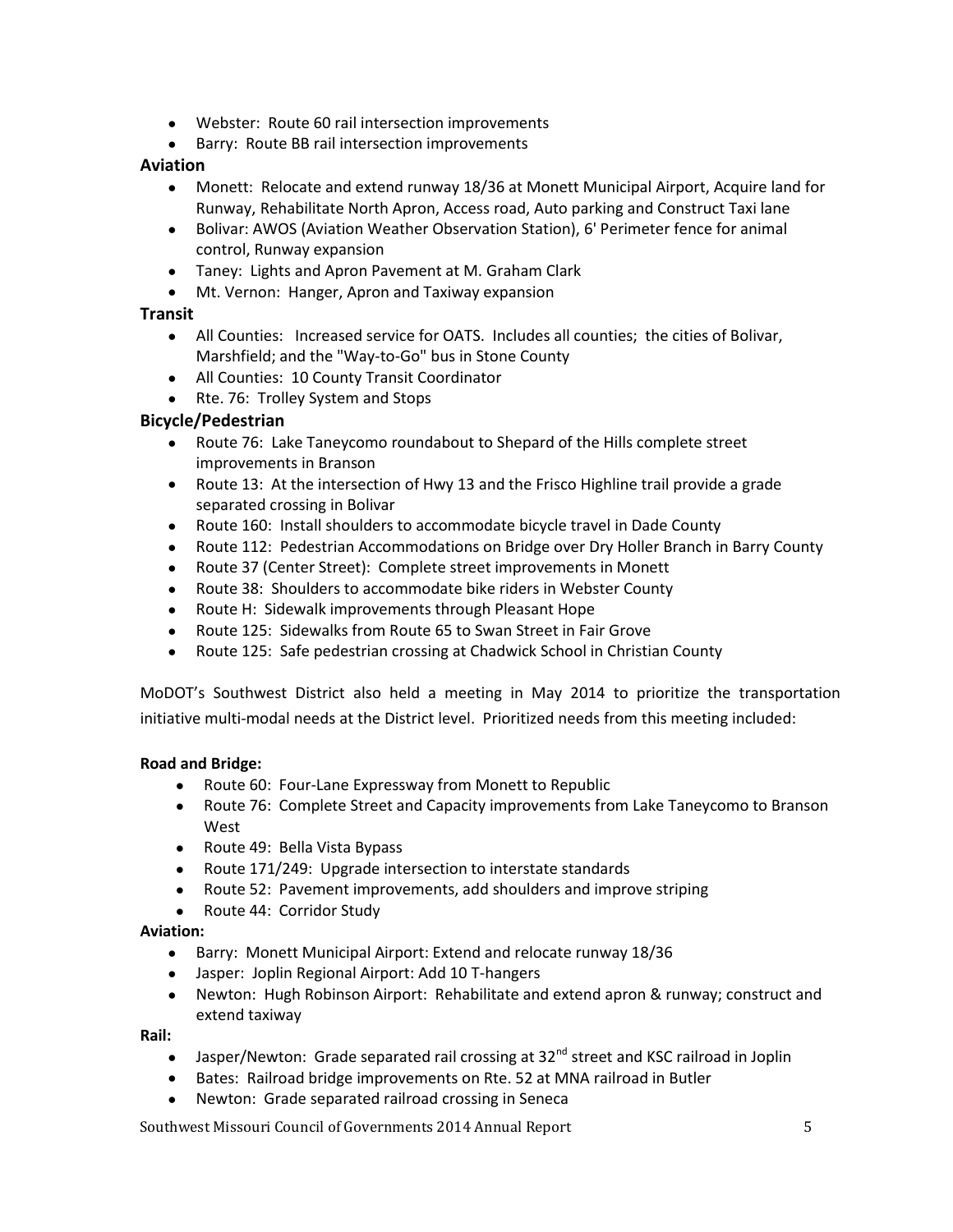Webster: Various rail crossing improvements along Hwy 60

### **Transit**:

- Expand OATS service in Southwest Missouri
- Jasper Newton: Sunshine Lamp Trolley: Add 3 Routes and 1 MAPS van
- Benton: School District Transit Center for Warsaw Schools
- Taney: Transit Improvements on 76 Country Music Boulevard in Branson

### **Bicycle/Pedestrian:**

- Benton: Pedestrian, intersection, and bridge improvements on Route 7 in Warsaw
- Taney: "Complete Street" Improvements on Route 76 in Branson
- Barry: Pedestrian accommodations on Route 112 bridge over Dry Holler Branch in Cassville

## **Annual Planning Partners Meeting**

The MoDOT Southwest District hosted its annual planning partners meeting in January 2014 to prioritize regional and major transportation corridor needs. Staff from SMCOG, the Harry S. Truman Coordinating Council, the Joplin Area Metropolitan Planning Organization, the Kaysinger Basin Regional Planning Commission, and guests from each organization participated in the meeting. Unlike these meetings in prior years, which broke needs up into regional and major corridor categories, this year's meeting brought all needs into one category. The highest priorities were identified as:

- Route 37: Corridor improvements on Route 37 from Arkansas to Monett
- Route 13: Corridor Study for Routes 7/13 in Clinton
- Route 65: Roadway improvements on Route 65 from Route 7 in Warsaw to Buffalo
- Route 54: Safety improvements on Route 54 at Route 254 in Hermitage
- Route 43: New corridor in the Joplin Metropolitan Area from north of Carl Junction to I-44
- Route 171: Capacity improvements on Route 171 from Kansas State Line to Fir Road
- Route 43: Capacity improvements on Route 43 from Joplin Regional Airport to Route 171
- Route 66: Center turn lane improvements on Route 66 from Route 249 to Route AA
- Route 60: Capacity improvements on Route 60 from Route 37 in Barry County to OTO boundary
- Route 60: Interchange improvements at Route 125 and outer roads from FR 213 to FR 247
- Route 76: Roadway improvements on Route 76 from Route 13 to Route 376

## **Traffic Counts**

SMCOG staff performed two traffic count studies during the year. At the request of the Ozarks Transportation Organization (OTO), traffic counts were taken in OTO's region along Highway 160, Route CC and Highway 14. Another study was completed in the City of Aurora at two points along Church Street.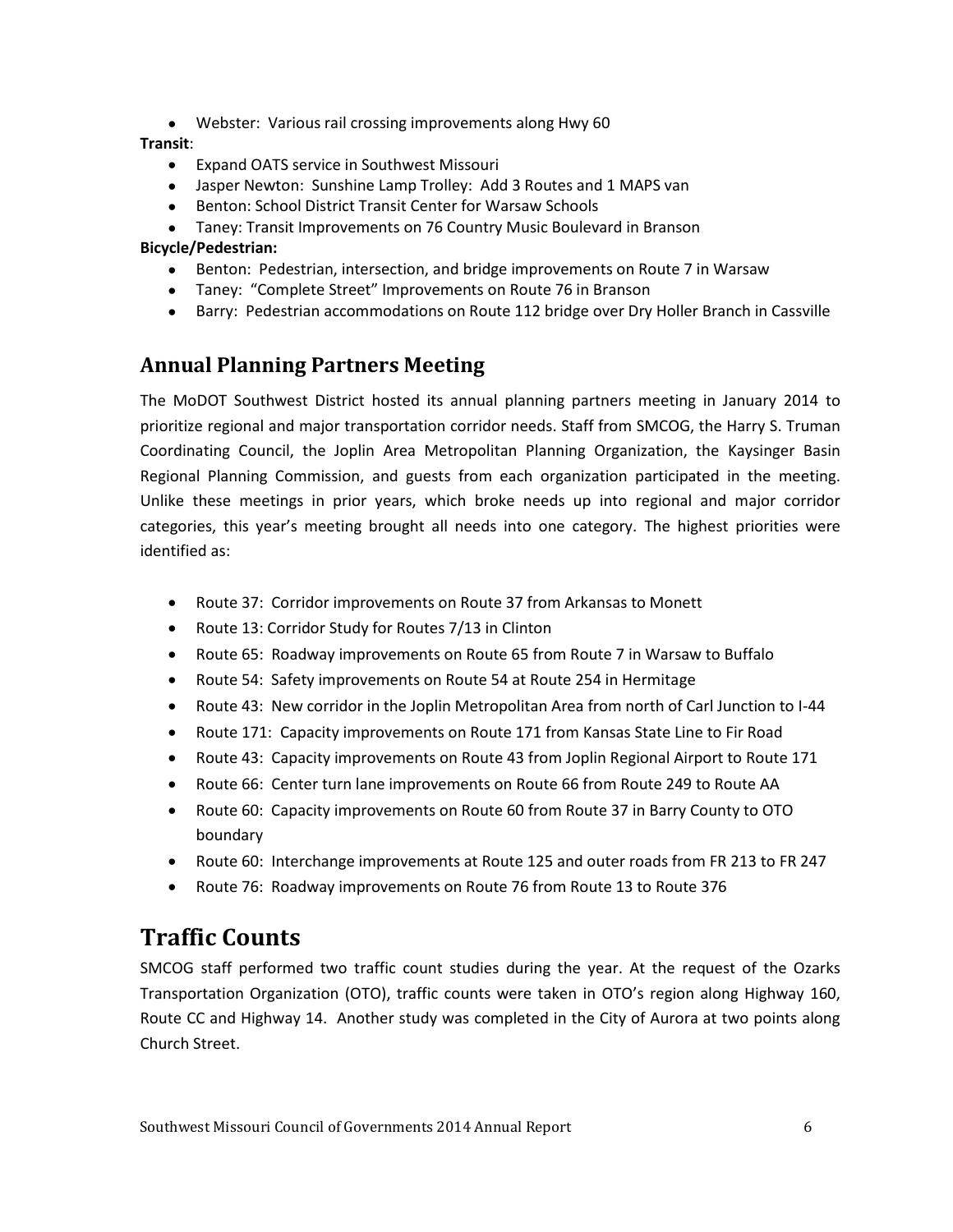## **Homeland Security Regionalization Grant Program**

SMCOG continues to serve as the fiscal agent for the Region D Homeland Security Regionalization Program for the 18 counties of Barry, Barton, Cedar, Christian, Dade, Dallas, Greene, Hickory, Jasper, Lawrence, McDonald, Newton, Polk, St. Clair, Stone, Taney, Vernon, and Webster. Funds received in September, 2013 from the FY13 grant increased slightly from the previous year to \$269,178.

As in the prior year, grant funds are now used to sustain equipment previously purchased with earlier grants, to provide training for response teams, and to complete projects that were split between fiscal years. The Regional Homeland Security Oversight Committee (RHSOC) allocated FY13 grant funds to continue communications sustainment; Incident Support Team, Structural Collapse and CERT training; and the refurbishing of equipment purchased previously for the Homeland Security Regional Response Teams. Remaining funds were budgeted for enhancing the capabilities of the Region D Bomb Squad. The RHSOC met quarterly to discuss various issues within the Region and the State, be advised of purchasing status and re-appropriate funding.

The FY11 Homeland Security Regionalization Grant closed out in June 2014 and the FY12 grant funds were 95% expended at the end of June. SMCOG also continued to host and maintain the RHSOC's website to further public awareness of the program and available regional assets.

Total funds for the Region D Homeland Security Regionalization Grant Program that have been administered by SMCOG from the inception of the program through the FY2014 fiscal year are summarized in the following table:

|               | <b>SHSP Funding</b> | <b>Funds</b> | <b>Funds</b>    | Percent         | <b>M&amp;A</b> | <b>Total</b>   |
|---------------|---------------------|--------------|-----------------|-----------------|----------------|----------------|
|               |                     | Remaining    | <b>Expended</b> | <b>Expended</b> |                | <b>Funding</b> |
| <b>FY06</b>   | \$1,645,383.37      |              | \$1,645,383.37  | 100%            | \$50,886.96    | \$1,696,270.33 |
| <b>FY07</b>   | \$895,559.29        |              | \$895,559.29    | 100%            | \$27,697.71    | \$923,257.00   |
| <b>FY08</b>   | \$1,085,240.90      |              | \$1,085,240.90  | 100%            | \$30,434.28    | \$1,115,675.18 |
| <b>FY09</b>   | \$895,559.29        |              | \$895,559.29    | 100%            | \$27,643.13    | \$923,202.42   |
| FY10          | \$842,666.97        |              | \$842,666.97    | 100%            | \$35,110.48    | \$877,777.45   |
| <b>FY11</b>   | \$307,105.17        |              | \$307,105.17    | 100%            | \$12,796.05    | \$319,901.22   |
| <b>FY12</b>   | \$221,176.85        | \$10,780.95  | \$210,395.90    | 95%             | \$9,215.15     | \$219,611.05   |
| <b>FY13</b>   | \$269,178.07        | \$112,614.47 | \$156,563.60    | 58%             | \$9,246.78     | \$165,810.38   |
| <b>Totals</b> | \$6,161,869.91      | \$123,395.42 | \$6,038,474.49  |                 | \$203,030.54   | \$6,241,505.03 |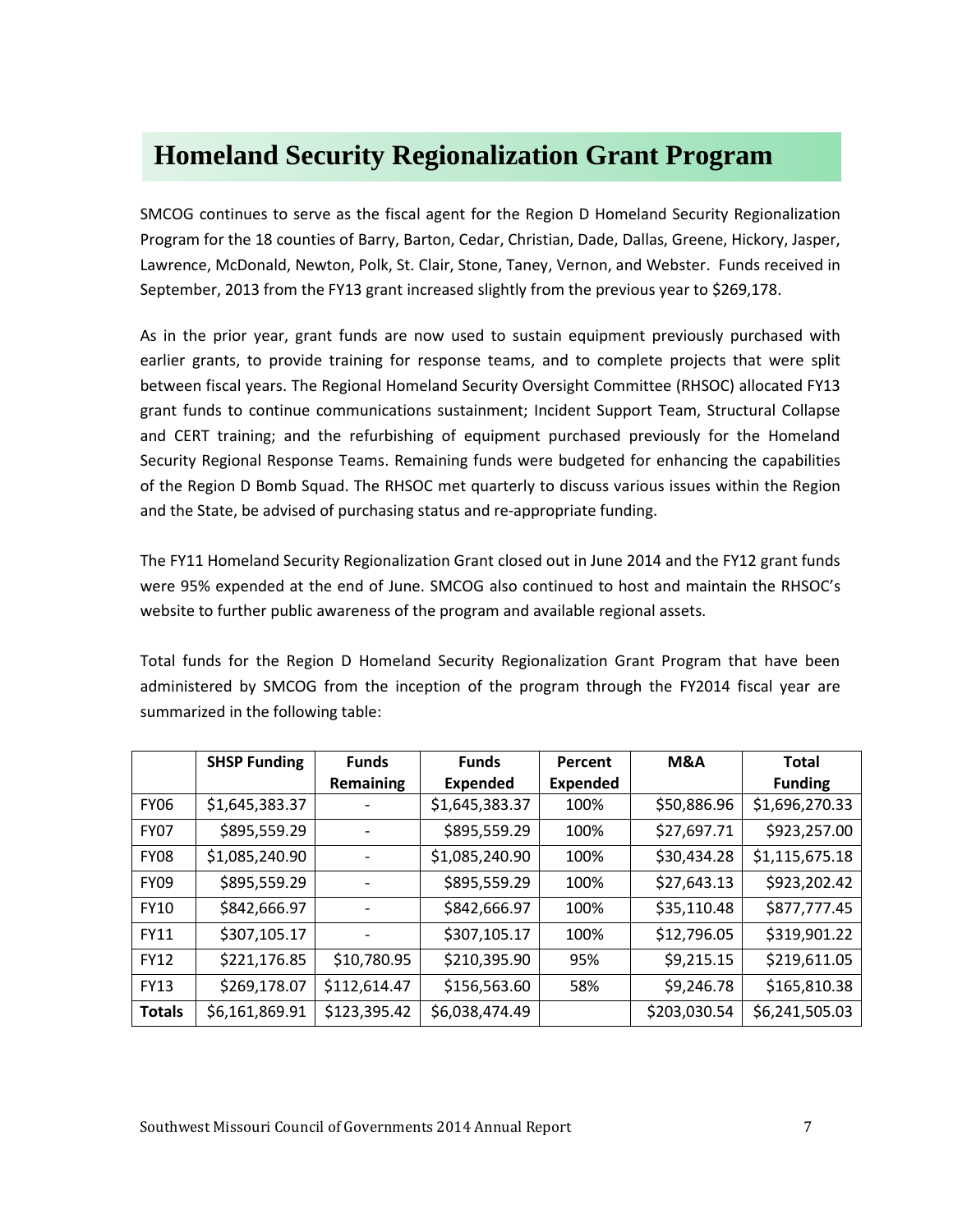## **FirstNet Broadband Initiative**

In January 2014, the Missouri Association of Councils of Government (MACOG) entered into an agreement with the Missouri Department of Public Safety as the lead agency for State and Local Implementation Grant Program (SLIGP) administrative services for the Missouri Public Safety Broadband Network Initiative called FirstNet. FirstNet will be the first nationwide, wireless, high speed broadband dedicated to public safety.

MACOG subcontracted with the regional planning commissions to provide certain administrative and coordination services associated with the Initiative. SMCOG is to host and administer five

regional meetings intended to provide education and outreach to relevant stakeholders and users in the SMCOG region that will be involved with the public Safety Broadband Network. The first meeting was held in May and there were 41 attendees. The remaining meetings for the FirstNet Initiative will be completed during the upcoming fiscal year.





FirstNet meeting held on May 13, 2014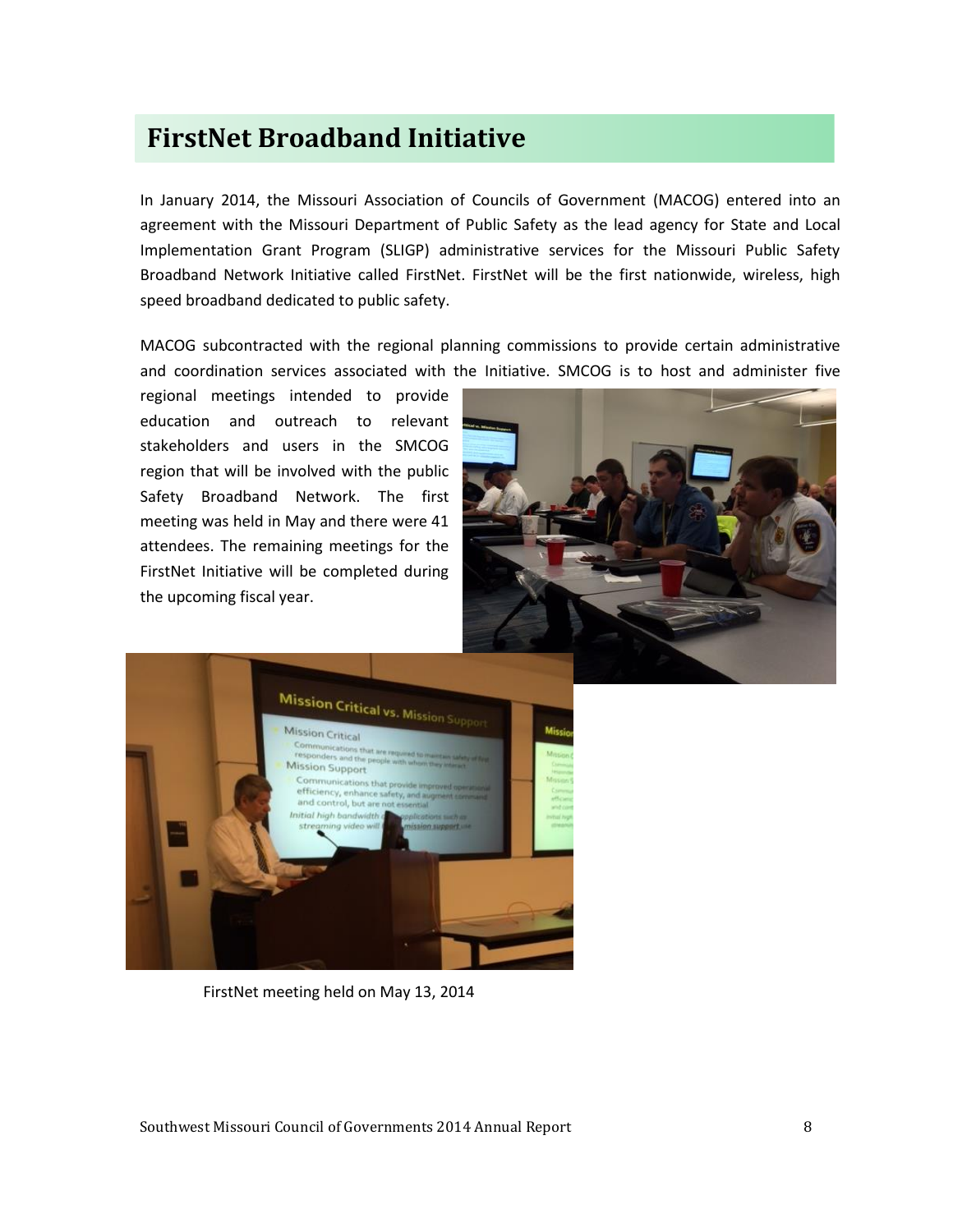## **MoBroadbandNow Phase II Planning**

During FY2014, SMCOG staff completed Phase II of the MoBroadbandNow regional strategic planning activities. A SMCOG healthcare topic team made up of stakeholders from the healthcare industry, internet service providers, and members of the SMCOG Phase I Regional Technology Planning Team (RTPT) addressed the current state of the industry and healthcare applications relating to broadband availability and adoption. An assessment of opportunities and trends helped identify problems or obstacles to implementing broadband based solutions in the field of healthcare. This effort resulted in the preparation of the *Southwest Missouri Council of Governments Broadband Healthcare Planning Report*. The report provides strategic solutions to increase broadband access and availability for telemedicine in the region. The Report is available at the homepage of the SMCOG website.

## **GIS Structures**

As part of the MoBroadbandNow Initiative, SMCOG entered into an agreement with the Missouri University Geographic Resources Center to survey Community Anchor Institutions' (CAIs) internet connectivity and review the correctness and attribution of a structures GIS database for all ten counties in the region. SMCOG received responses from 630 out of 900 CAIs across region. CAIs include public schools, higher education, local governments, police, fire, hospitals and clinics, and faith-based organizations. Broadband access data collection at these locations is imperative so that regional technology planning can be carried out to support development and extension of services.

The survey period began on July, 1 2013 and concluded on October 31, 2013. The review and updating of geospatial structures database for the SMCOG region began on January 31, 2014 and was completed on June, 30 2014. The MU Geographic Resources Center provided SMCOG with GIS data for every structure in the region extracted from 2008 Aerial Photos. All structures in the database were classified by occupancy or use such as, single family residential, commercial retail, wastewater treatment facility, communication tower, house of worship, etc. SMCOG staff reviewed the structures database for accuracy using Google Street view and other local information.

### **The** *Broadband Availability and Adoption Strategic Plan for the Southwest Missouri Region* **is online at http://smcog.missouristate.edu**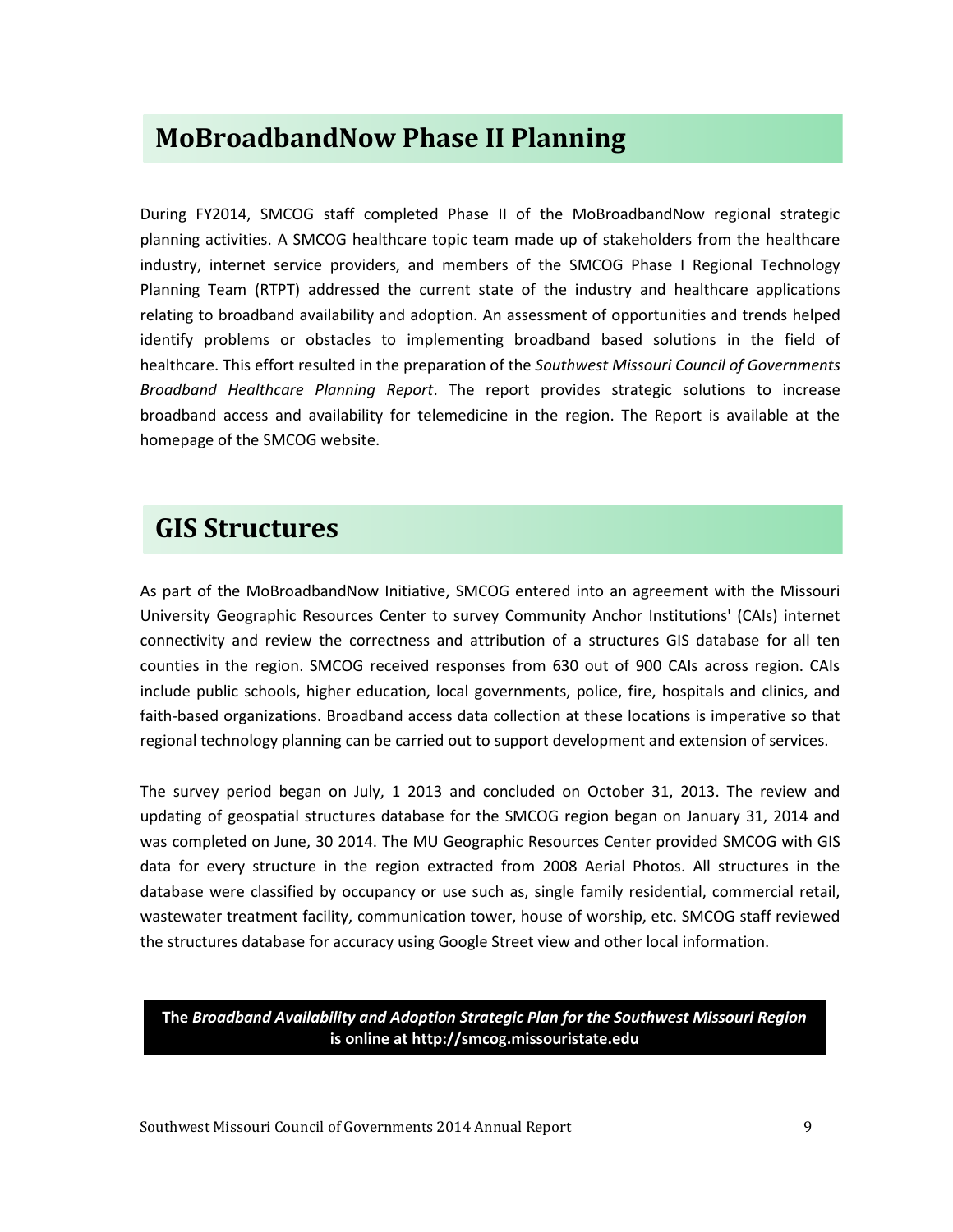## **Hazard Mitigation Planning**

Hazard mitigation planning is a proactive effort to assess risks and identify actions that can be undertaken to mitigate the impacts of disaster events on life and property. Federal statute requires that local governments develop and adopt hazard mitigation plans to be eligible for certain federal disaster mitigation funding programs and it is required that these plans be updated every five years. During the year, SMCOG staff completed the multi-jurisdictional natural hazard mitigation plan updates for Polk County and Dallas County. Both plans were approved by the Federal Emergency Management Agency (FEMA). SMCOG staff also worked to develop the initial multi-jurisdictional natural hazard mitigation plan for Dade County. This plan will be submitted for FEMA review and approval in the 2015 fiscal year.

• Polk County Hazard Mitigation Plan Expiration Date: September 27, 2018

Dallas County Hazard Mitigation Plan Expiration Date: December 12, 2018

## **CDBG Supplemental Disaster Planning**

In FY2011, Greene County was awarded a Community Development Block Grant (CDBG) for the region on behalf of SMCOG as the sub-applicant. The grant was awarded to provide technical assistance and planning activities to assist counties and communities in the decision making process to reduce future development in high hazard areas, to mitigate existing development in hazard areas, and to implement identified mitigation strategies developed through the hazard mitigation planning process. The goal of this initiative is to help communities become more resilient and reduce or eliminate property damages, injuries and loss of life from disaster events.

Services provided through this grant during FY2014 focused on the primary activity in the scope of services of providing technical assistance on planning for land utilization in high hazard areas by carrying out a land suitability conflict analysis.

## **Land Suitability Conflict Analysis**

Southwest Missouri Council of Governments 2014 Annual Report 10 During the year, SMCOG staff developed databases of suitability maps for agriculture, urban, and conservation land use for every county in the SMCOG region except for Greene County. In April 2014, SMCOG staff held a workshop with the Christian County Planning and Zoning Commissioners. At the workshop the Commissioners were asked to assign weights to map layers according to their values or preferences for the three land use categories using a modified Delphi pairwise comparison technique. Based on the preference and values of the Commission members, weights were assigned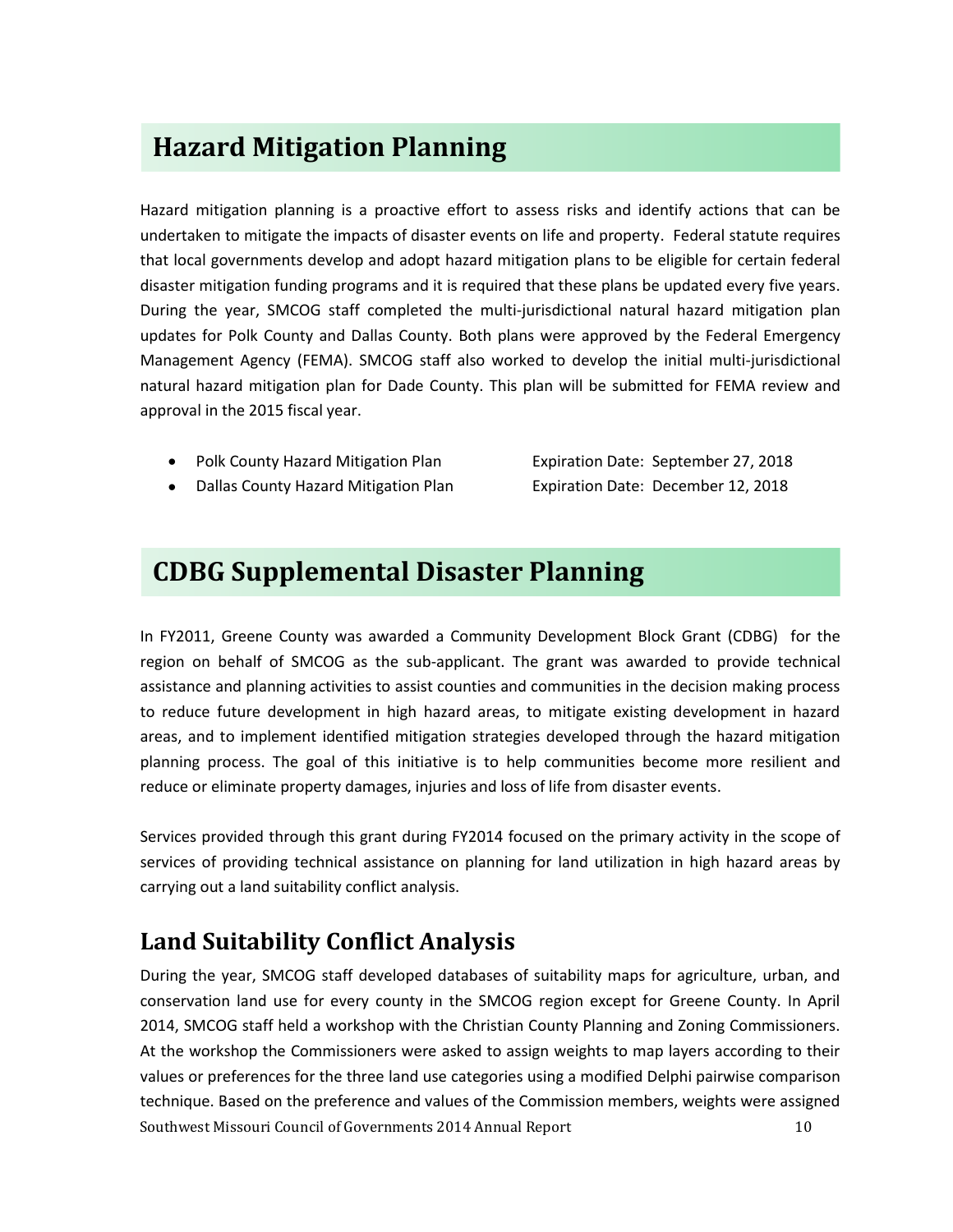to the various map data layers to a land use preference map locating the area suitable for the three broad uses of agriculture, urban and conservation use, and areas of conflict. The results of the scoring produced suitability maps for all three categories which were combined to identify areas of conflict between land use types. Conservation suitability included maps for hazard prone areas and water quality protection to help local jurisdictions investigate future land use decisions and provide a nexus between comprehensive planning and hazard mitigation.

Stakeholder meetings and preparation of final reports for each county will be completed during FY2015.

## **Grant Writing Services**

An application for Neighborhood Assistance Program (NAP) tax credits through the Missouri Department of Economic Development was prepared by SMCOG during the spring for the Marshfield Senior Center. The NAP program provides assistance to community-based organizations to implement projects in the areas of community service, education, crime prevention, job training and physical revitalization. The Marshfield Senior Center must relocate and the proposed project is the construction of a new center; the tax credit request was for \$500,000. SMCOG also prepared a \$250,000 CDBG application for the Marshfield Senior Center.

Also this spring, SMCOG aided the Chadwick R-1 School District with their CDBG Start Smart application. Through this program, the Department of Economic Development provides resources to support the development of new or the expansion of existing early childhood educational opportunities specifically directed at children of low and moderate income families.

Award decisions on these funding applications are expected in FY2015.

## **Information and Advisory Services**

SMCOG continues its efforts to create networking opportunities to address issues of common concern, to assist the membership in accessing resources, to disseminate information of interest, to provide educational and training opportunities, and to advocate for Southwest Missouri. A few examples of activities during FY2014 include:

- SMCOG hosted the annual Municipal Officials Training Workshop on July 25, 2013 at the Greene County Emergency Management Center in Springfield. This event continues to be quite popular with new municipal officials and those seeking to refresh their knowledge base. Richard Sheets, Deputy Director of the Missouri Municipal League, presented the workshop.
- SMCOG continued its agreement with the Springfield Area Chamber of Commerce to collect field data three times per year for the Cost of Living Index Price Reports and then to report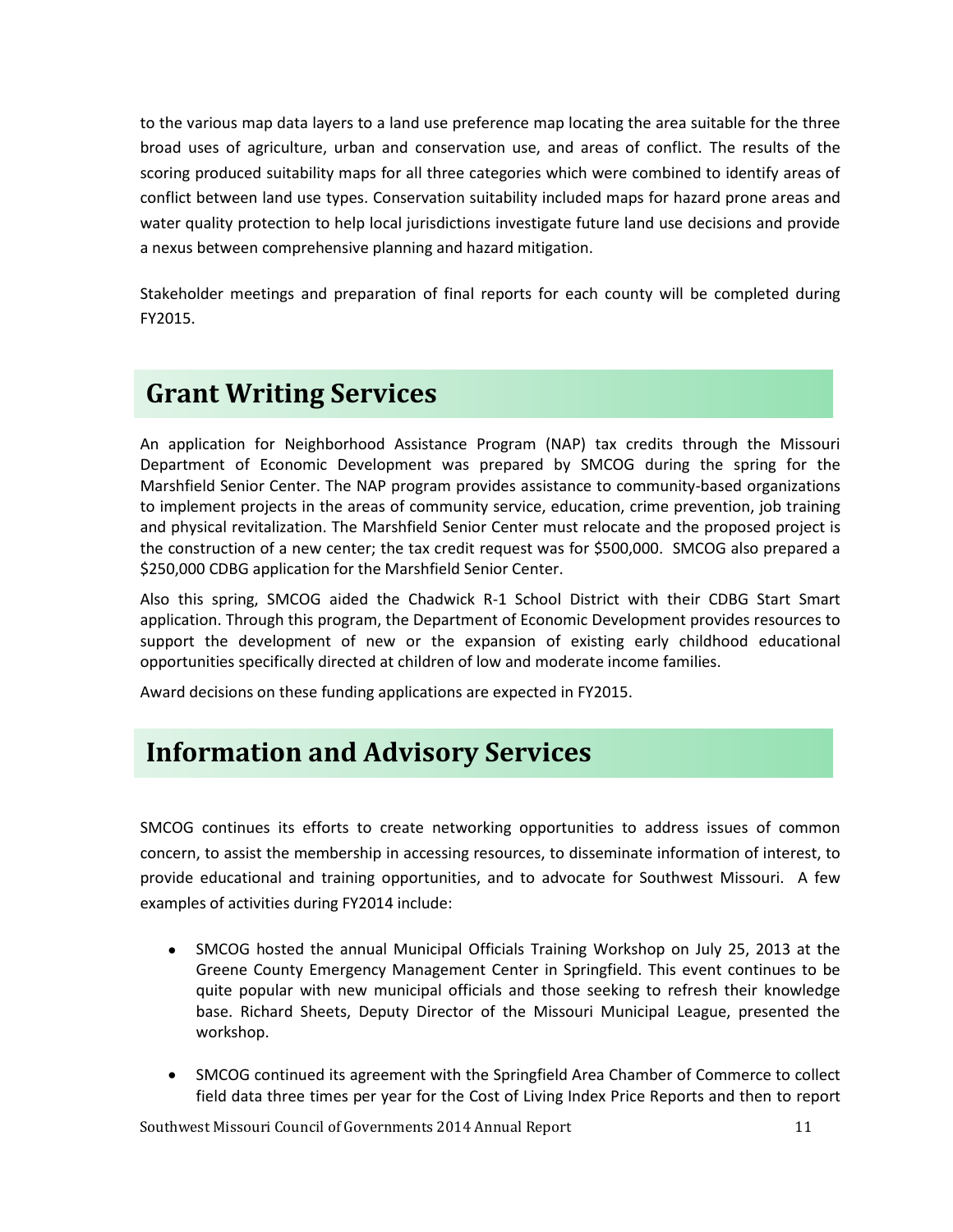the information to the National Council for Community & Economic Research. This information is used to attract businesses and residents to the region.

- SMCOG is a member of the Missouri Association of Council of Governments (MACOG). to support the availability of community and economic development, transportation planning, hazard mitigation planning, and homeland security regionalization programs and funding to assist and benefit local communities and the region.
- SMCOG distributed information via email to the membership on federal and state funding opportunities, program changes and training/educational workshops and webinars.
- SMCOG continued a working partnership with the Ozarks Workforce Investment Board; SMCOG's Associate Director serves on the WIB and the Planning and Oversight Committee.
- Staff represented SMCOG and participated in local, regional, state and national conferences, grant program training, and professional development sessions.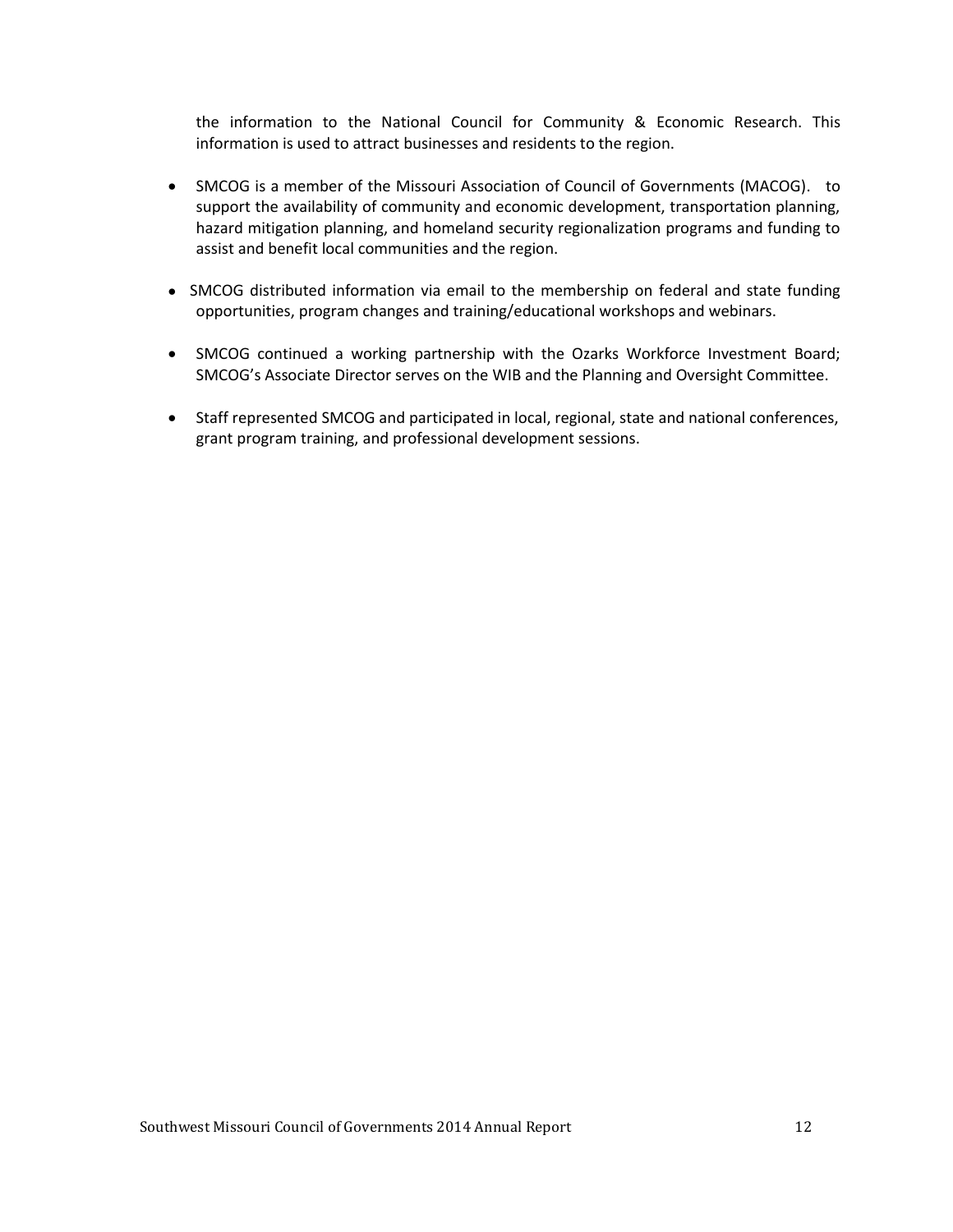## **Revenue and Expenditure Report July 1, 2013 – June 30, 2014**

| <b>Revenues FY2014</b>                                | <b>FY14 Amended Budget</b> | <b>Year to Date</b> |
|-------------------------------------------------------|----------------------------|---------------------|
| <b>SMCOG Membership Fees &amp; Special Assessment</b> | \$33,000                   | \$35,050            |
| OA Planning & Development Grant                       | \$4,450                    | \$4,451             |
| <b>CDBG Disaster Planning Grant</b>                   | \$98,000                   | \$70,104            |
| FY14 MoDOT Transportation Planning Program            | \$44,824                   | \$44,004            |
| FY13 MoDOT Transportation Planning Program            | \$22,222                   | \$22,222            |
| Broadband Plan Phase 2                                | \$14,000                   | \$15,000            |
| <b>Broadband GIS Structures</b>                       | \$14,000                   | \$5,000             |
| FY12-FY13 Homeland Security Work Programs             | \$20,750                   | \$24,883            |
| FirstNet Broadband                                    | \$0                        | \$2,850             |
| <b>Hazard Mitigation Plans</b>                        | \$27,162                   | \$26,963            |
| 2010-2013 Homeland Security Programs M&A              | \$17,914                   | \$22,305            |
| Marshfield Senior Center Grant Writing                | \$0                        | \$3,400             |
| Springfield Chamber - Cost of Living                  | \$1,000                    | \$1,000             |
| <b>OTO Traffic Study</b>                              | \$1,520                    | \$1,520             |
| <b>MSU- Grant Writing</b>                             | \$1,086                    | \$0                 |
| Miscellaneous                                         | \$1,155                    | \$1,155             |
| Indirect Revenue Net                                  | \$0                        | \$42,626            |
| <b>Total Program/Project Revenues</b>                 | \$301,083                  | \$322,533           |
| <b>Total Homeland Security Pass Through Revenues</b>  | \$338,097                  | \$443,507           |
| <b>Total Revenues FY2014</b>                          | \$639,180                  | \$766,040           |

| <b>Expenses FY2014</b>                         | <b>FY14 Amended Budget</b> | <b>Year to Date</b> |
|------------------------------------------------|----------------------------|---------------------|
| Salary & Wages                                 | \$174,000                  | \$170,818           |
| <b>Fringe Benefits</b>                         | \$48,925                   | \$48,372            |
| Travel                                         | \$10,000                   | \$7,482             |
| <b>Food Service Total</b>                      | \$1,400                    | \$1,363             |
| Equipment Purchase & Maintenance               | \$1,100                    | \$327               |
| Printing, Binding, Photos                      | \$1,000                    | \$1,233             |
| Advertising                                    | \$175                      | \$154               |
| Telecommunications, Postage & Supplies         | \$9,250                    | \$7,533             |
| Memberships & Subscriptions                    | \$3,500                    | \$3,284             |
| <b>Facility Rental</b>                         | \$100                      | \$75                |
| <b>Professional Services - Contracts</b>       | \$15,000                   | \$6,079             |
| Indirect Transfer-MSU                          | \$17,000                   | \$51,778            |
| <b>Total Program/Project Expenses</b>          | \$281,450                  | \$298,498           |
| <b>Homeland Security Pass Through Expenses</b> | \$338,097                  | \$400,196           |
| <b>Total Expenses FY2014</b>                   | \$619,547                  | \$698,694           |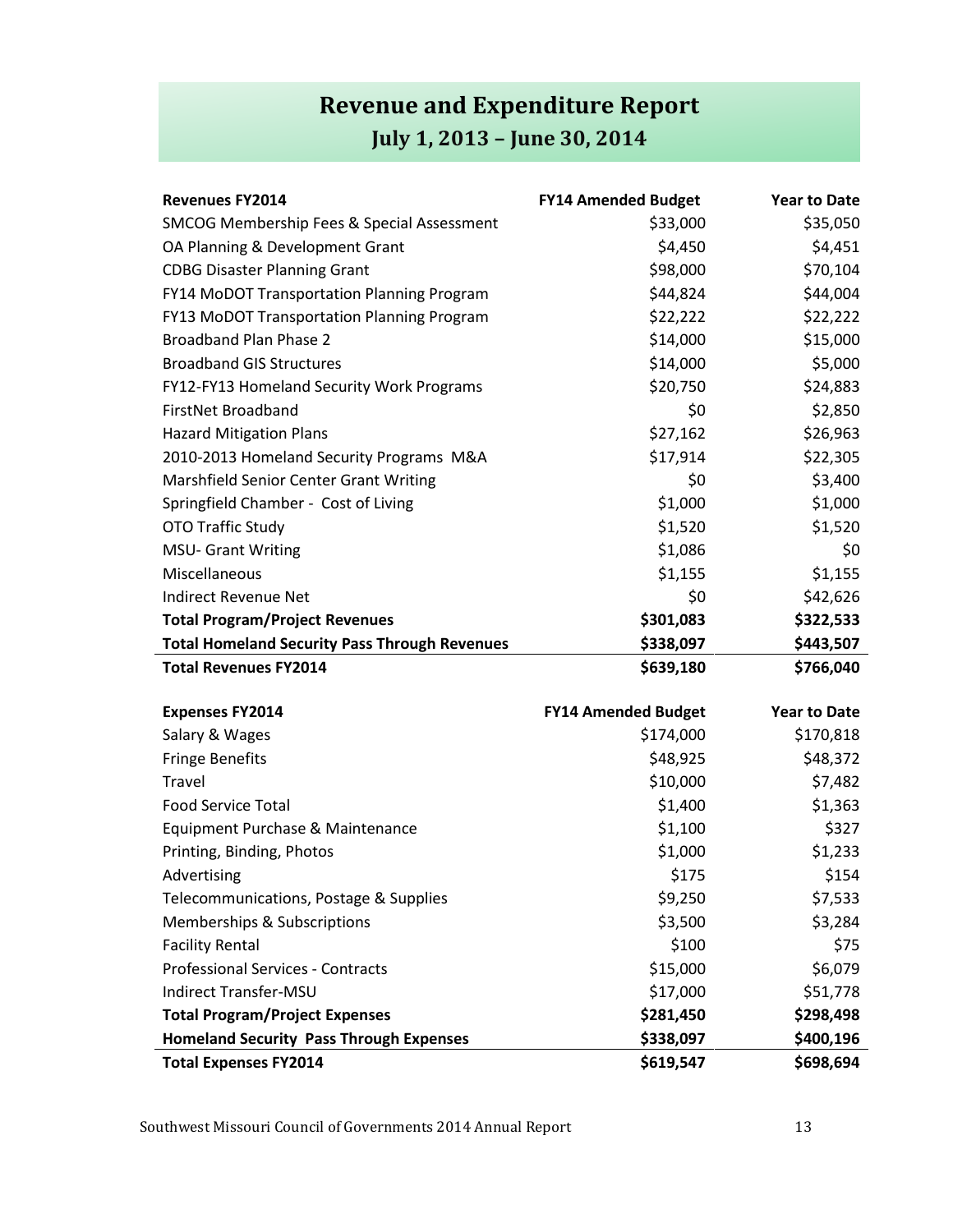## **Board of Directors Southwest Missouri Council of Governments 2014-2015**

Chair – Brian Bingle Vice-Chair – Steve Childers Secretary/Treasurer – Cindy Stephens

#### **BARRY COUNTY TANEY COUNTY**

Chris Hopkins, Treasurer, Billings **Harriet Leenerts, Rockaway Beach** Harriet Leenerts, Rockaway Beach Ed Westerman, Board Representative, Clever **WEBSTER COUNTY** Tom Tobin, Mayor, Fremont Hills Stan Whitehurst, County Clerk Brian Bingle, City Administrator, Nixa Sam Rost, City Administrator, Marshfield Steve Childers, City Administrator, Ozark Nancy Edson, City Administrator, Rogersville

Homer Ellis, Mayor, Lockwood Lisa Bernet, Bernet Investments

Rex "Pete" Barclay, Commissioner Dwayne Falk, O'Bannon Bank

Jan Lehmkuhl, Mayor, Ash Grove Starr Kohler, Southwest Missouri Office on Aging Dana Louderbaugh, City Clerk, Fair Grove Allen Kunkel, Missouri State University Gail Noggle, Plng & Development Dir., Republic Yolanda Lorge, Grupo Latinoamericano Steve Bodenhamer, City Administrator, Strafford Cy Murray, White River Valley Electric

Mike Randall, City Administrtor, Aurora Doris Rapp, Mayor, Marionville **EXECUTIVE COMMITTEE** Max Springer, City Administrator, Mt. Vernon Brian Bingle Julie Ruscha, City Clerk, Verona Steve Childers

#### **POLK COUNTY** Cindy Stephens

Denzil Roberts, Presiding Commissioner Chris Coulter Darrin K. Chappell, City Administrator, Bolivar Steve Bodenhamer Richard Harralson, Mayor, Pleasant Hope Pete "Rex" Barclay

#### **STONE COUNTY** Starr Kohler

Dennis Wood, Presiding Commissioner Allen Kunkel Jerry Kerns, Chairman, Blue Eye Ken Smith, City Administrator, Branson West Collin Brannon, Mayor, Crane Dan Cline, Chairman, Indian Point

Cherry Warren, Presiding Commissioner Ron Houseman, Presiding Commissioner John Tiedeman, Mayor, Washburn Garrett Anderson, Economic Development Dir., Branson **CHRISTIAN COUNTY Eddie Coleman, Mayor, Forsyth** Todd Wiesehan, Commission Representative Rick Ziegenfuss, City Administrator, Hollister

#### **DADE COUNTY NON-GOVERNMENT REPRESENTATIVES**

Randy Daniel, Presiding Commissioner Chris Berndt, Southwest MO Emergency Support Org. **DALLAS COUNTY Brian Daugherty, Mid-Missouri Bank GREENE COUNTY** J. Howard Fisk, J. Howard Fisk Limousines Chris Coulter, Resource Mgmt Dir., Greene County Michelle Garand, Community Partnership of the Ozarks J. Everett Mitchell, City Administrator, Willard Jeff Seifried, Springfield Regional Economic Partnership **LAWRENCE COUNTY** Cindy Stephens, Ozarks Technical Community College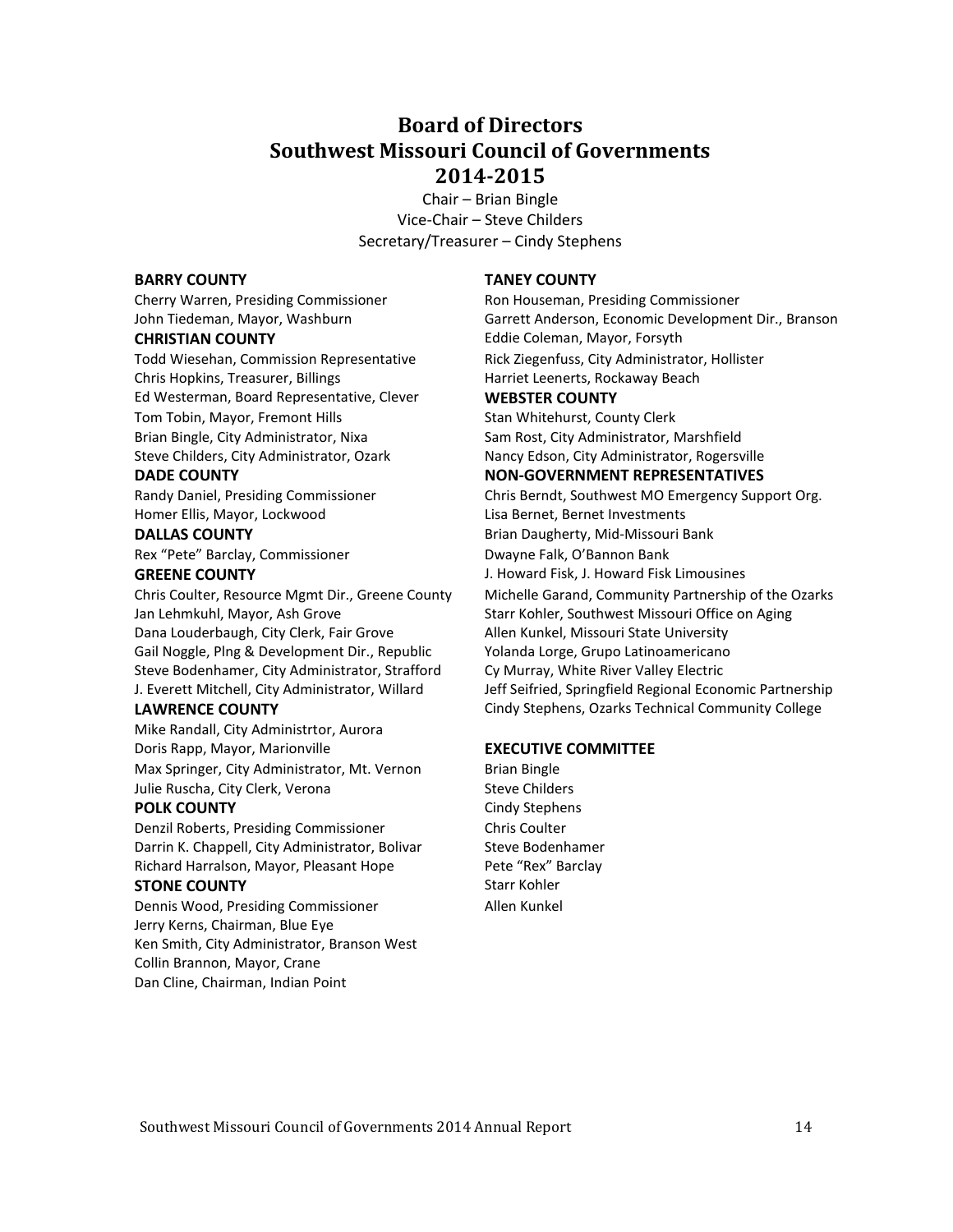## **Transportation Advisory Committee 2014-2015**

Dennis Wood, Chair Todd Wiesehan, Vice-Chair

Dayton Mackey **Dan Broyles** Cherry Warren Max Springer

**CHRISTIAN COUNTY POLK COUNTY** Todd Wiesehan **Rick Davis** Rick Davis Mike Younker Tracy Slagle

Bob Jackson Dennis Wood

**DALLAS COUNTY TANEY COUNTY** Rex "Pete" Barclay David Miller Kenneth Bacon Buddy Roberts

J. Howard Fisk Nancy Edson Joel Keller Stan Whitehurst

**BARRY COUNTY LAWRENCE COUNTY**

**DADE COUNTY STONE COUNTY** Randy Daniel **Collin Brannon** 

**GREENE COUNTY WEBSTER COUNTY**

**Retiring 2013-2014 Members**

Eugene Dilbeck, Barry County Danny Garbee, Christian County John Hopkins, Polk County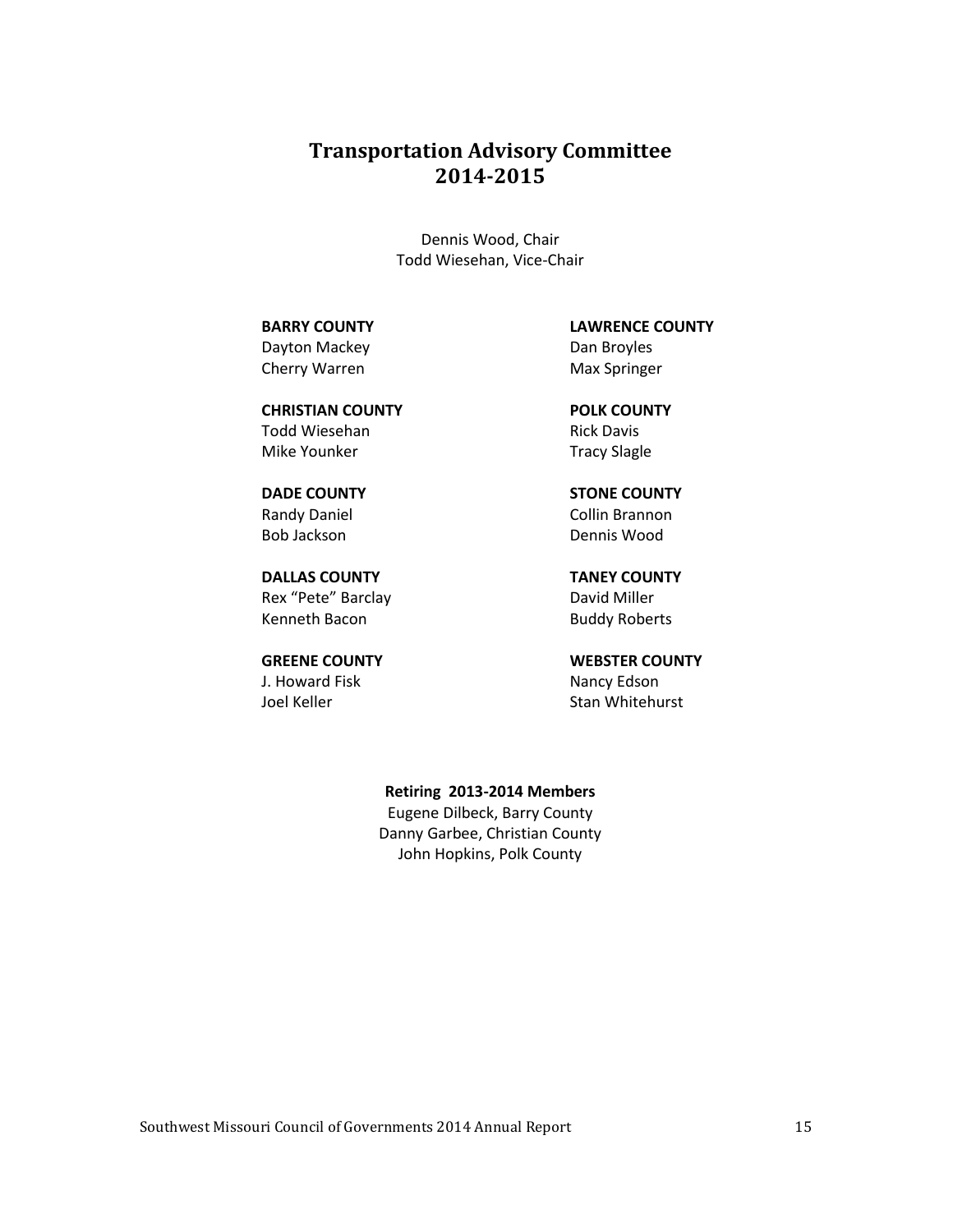## **Region D Homeland Security Oversight Committee 2014-2015**

Chair, Rance Duffy

| <b>Discipline</b>           | <b>Principal Member</b>    | <b>First Alternate</b> |
|-----------------------------|----------------------------|------------------------|
| <b>Emergency Management</b> | <b>Bill Sexton</b>         | <b>Ted Martin</b>      |
| Police                      | <b>Matt Stewart</b>        | Steve Lisby            |
| <b>County Sheriff</b>       | Randee Kaiser              | Mike Hall              |
| Fire                        | David Hall                 | Michael White          |
| <b>County Health</b>        | Jeanne Beas                | Position Open          |
| <b>HSRRS</b>                | <b>Bruce Bjorge</b>        | Chris Berndt           |
| <b>Public Works</b>         | Ron Bailey                 | <b>Eric Walters</b>    |
| Mayor/City Administrator    | <b>Rick Hess</b>           | <b>Bob Stephens</b>    |
| <b>County Commissioner</b>  | Randy Daniel               | Dennis Wood            |
| Industry/LEPC               | <b>Ryan Martin</b>         | Gregg Sweeten          |
| <b>Utilities</b>            | Tim McCracken              | Kavan Stull            |
| <b>EMS</b>                  | <b>Bob Patterson</b>       | David Compton          |
| 911                         | <b>Bonnie Witt-Schulte</b> | Lori Sneed             |
| <b>Volunteer Groups</b>     | <b>Greg Gaines</b>         | Linda Barger           |
| Schools                     | <b>Curtis Chesick</b>      | Darrell Rader          |
| Agriculture                 | Michael Pfander            | Mark Sconce            |
| Hospitals                   | <b>Russ Conroy</b>         | Morgan Young           |

### **Retiring 2013-2014 Members**

| Ryan Nicholls, Emergency Management | Jeff Tucker, County Commissioner  |
|-------------------------------------|-----------------------------------|
| Lane Roberts, Police, County Health | David Edwards, Industry/LEPC      |
| Greg Higdon, Police Alternate       | Nathan Bower, Industry, LEPC Alt. |
| Jim Arnott, Sheriff                 | Tom Killibrew, Utilities          |
| Mitch Shaw, Sheriff Alternate       | April Tarrant, 911                |
| David Pennington, Fire              | Lisa McCarthy, Volunteer Groups   |
| Jaci McReynolds, County Health      | Rick Lewis, Volunteer Groups      |
| Paige Behm, County Health Alternate | Scott Blake, Schools              |
| Shea Lane, HS RRS                   | Jon Turner, Schools Alternate     |
| David Brock, Public Works           | Todd Schubert, Agriculture        |
| Troy Royer, Mayor Alternate         |                                   |